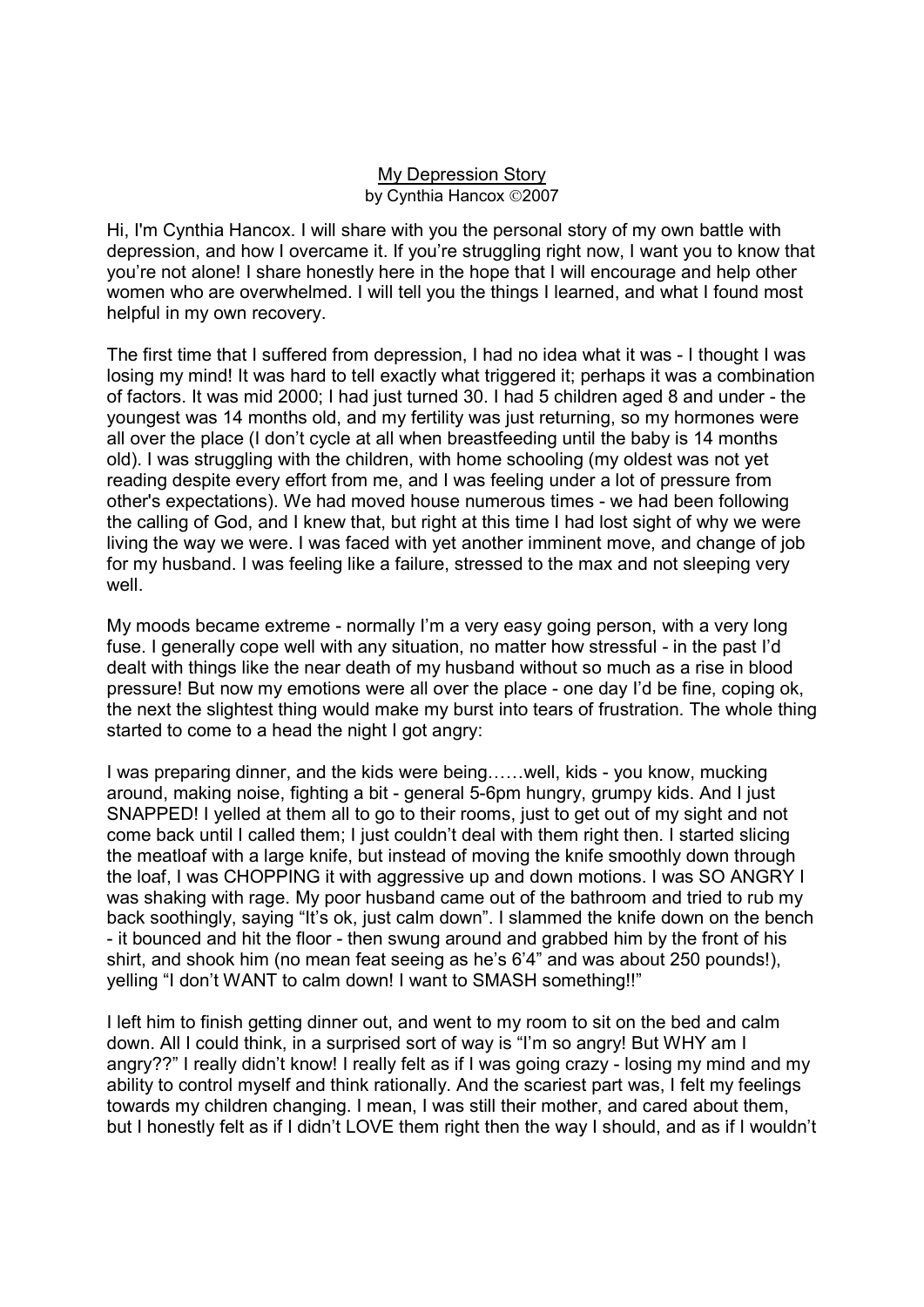have minded if they had just all disappeared. And that REALLY scared me!

I went to our family doctor, telling him I thought there was something wrong with me. He examined me, asked a bunch of questions, then basically told me I was a normal, overworked mother of young children and I should go out with my husband more often. Nice thought, but not possible, and anyway, I was WAAAY past needing only those kind of simple lifestyle changes.

As a Christian, I consider suicide to be never an option, and my depression didn't change my conviction about that - but I did get to where I could understand why people would do something like that - to thinking how much easier it would be not to have to keep on struggling with life every day. I didn't realize until much later just how easy it is for even a Christian to slide down that slippery slope from thinking like that to actually becoming suicidal.

A few months later, we went to visit a family of dear friends for a weekend. It was the closest thing to a real holiday I'd had in years - I didn't have to take bedding or food, only a change of clothes for each of us. She provided everything we needed, and her older daughters did all the cooking that weekend. I got something I so desperately needed - a couple of days to relax with a trusted friend and just pour out my heart. They have 8 children, and all of my kids had friends there. They have 50 acres in the country, so the kids and the men were happily occupied.

As I described to my friend all I had been struggling with and feeling, including how I seemed to be feeling towards the children, and how hard I was finding to cope with just their every-day childishness, she listened. And then she told me that what I was describing sounded just like the way she had felt a few months after the birth of her youngest - she had suffered from Placenta Previa during the pregnancy, hemorrhaged, had an emergency Caesarean, nearly died from complications, and then was told her premature baby probably had Cerebral Palsy and needed 4 hours of intensive, painful physical therapy EVERY day for months and months, which she had to administer while trying to recover, and home school her other 7 children. Needless to say she became exhausted, stressed, and then finally depressed.

Well, that weekend was a revelation for me - I went home thinking "I'm NOT crazy! There's something actually wrong with me!" Whoo hoo! If there was something wrong, something with a name, then it could be fixed, and I could get better. Sometimes just acknowledging that you have a problem, and knowing what that problem is, is the first step to recovery. It seems to be especially so when your situation is recognized and supported by someone who is a trusted councilor - whether an older friend, or a medical professional.

Now I had a name for my condition, I began to pray with more focus. I figured that if I could figure out what CAUSED the depression, then maybe I could figure out how to fix it. As I sought God, and asked Him to show me what had happened to start this whole thing, I felt Him answer "You've lost your sense of vision". I knew what he meant - I had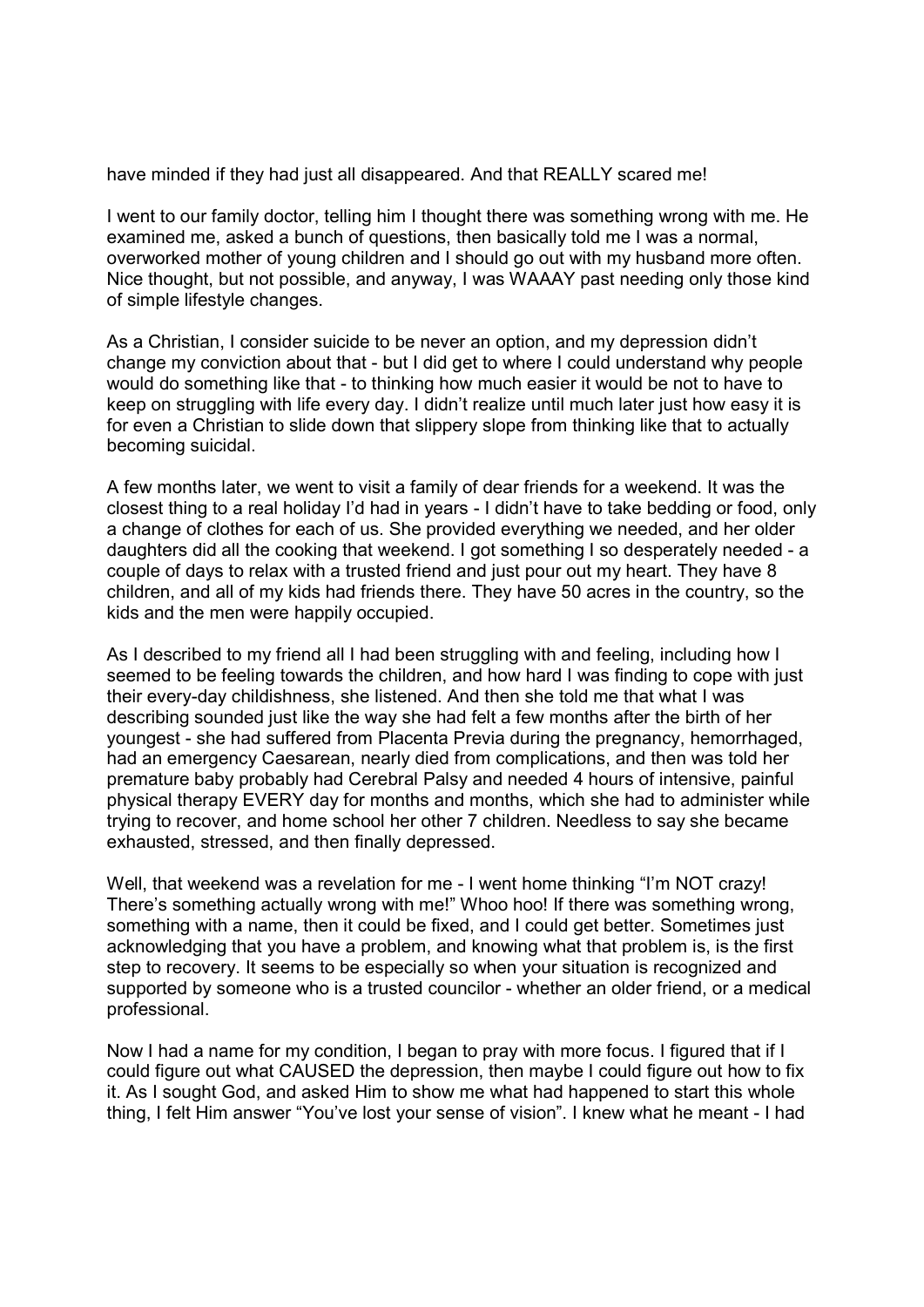lost the sense of being in God's will and plan for our lives, the sense that all the hard stuff we were going through had a PURPOSE. What exactly we had been doing is the subject of a testimony I have written (see God is Our Provider HERE), but for my purposes here I will just say that we had given up everything we had to follow where He led, and that sometimes it had been glorious, and more often it had been HARD. But the hard stuff was always ok, as long as we were holding to the vision that God has given us, and could cling to the truth that He was in control and could be trusted. But when I had given up on one specific dream that God had given us, but that hadn't been fulfilled for years, I had somehow let go of all hope for our future.

So I prayed, "Well Lord, what do I DO?" and He said "Ask me to renew your vision". So I did - simply I prayed, "Lord, please renew my vision." And he did. Over the next few weeks, the Lord restored to me my sense of purpose in Him - he brought back the dream I had given up on, and he refreshed my hope in Him.

It took several months for me to recover fully, and I learnt a lot about myself from it. I learnt that I needed to be careful to recognize in myself when my stress levels were getting to danger point, and to tell my husband when that happened, so he could help me to figure out how to change things so I could cope. I learnt that I can no longer function with so little sleep as I used to, and that my energy levels are lower than they once were. I cannot cram so much into my life as I once tried to, and that's ok. I learnt to recognize the things that I found particularly hard to cope with, and either avoid them or ask for help.

For the next few years, everything was fine, until mid 2004.

That year, we had moved to a new town. My husband was working shifts at the local hospital. Every week he did one day shift, two evening shifts and two night shifts. Both our sleep patterns were seriously disturbed! Some of our children had been attending a small Christian school the previous year, and I knew I would be in hospital for major surgery that year, and out of action for 3 months, so when we moved we had made the decision to enroll our children in a small 40 student country school right across the road from our house - it just seemed like it would be better to wait until after the surgery and recovery to begin home schooling again. The situation at the school became extremely stressful - the bullying was unbelievable! I ended up with 2 lots of surgery, and in the middle of it all my husband's mother was diagnosed with cancer, and died 3 months later. We were also financially stressed. In September we pulled the kids out of school and started home schooling again - but that didn't end the bullying. If they even ventured out into our yard during lunch time, kids from across the road would jeer at them, and worse.

All that I needed to do just seemed to pile up. Every where I turned, there were things needing my attention, and I never had the time to do them all. My house was a wreck. I couldn't figure out what to do about anything. Making decisions was beyond me. I would get up every morning, deliberately ignore all the demands I couldn't deal with, and spend all day putting one foot in front of the other just doing what I could - preparing meals,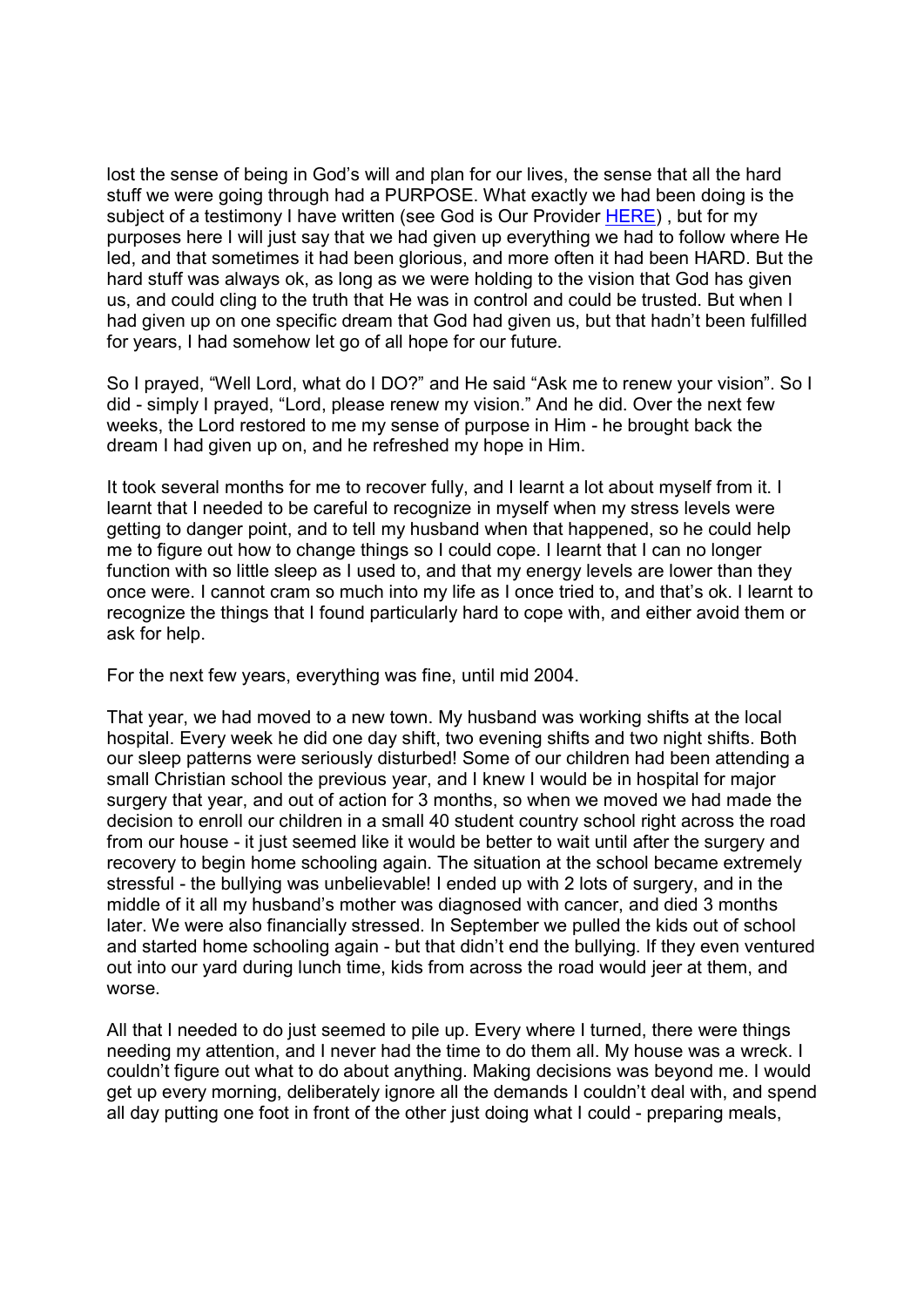washing clothes, schooling the kids etc. At night, I would collapse into bed exhausted but as soon as my body stopped moving, my brain would start. Around and around my thoughts would go "Have I paid the electric bill? Bother, I forgot to iron my husband's uniform for tomorrow. I must remember to do the dog's flea treatment. What am I going to cook for the next week? Can we afford the groceries?" and on and on and on. Accompanying these endless thoughts was a rising sense of panic - my heart rate would increase, my whole body would tense up, as I remembered one thing after another I hadn't done or needed to do. And I couldn't sleep, no matter what I did. On a good night, I might drop off to sleep, but an hour later I would wake in a panic, remembering some urgent thing, and then never be able to go back to sleep.

By November, I was a mess! It had been nearly 5 months since I had had any real sleep. And I thought there might be something wrong with my heart.

All of a sudden, I'd have these attacks, where it felt like my heart missed a beat, then went into overdrive, and I'd struggle to breathe. It was VERY frightening! At first it happened only occasionally, but then increased in frequency to where it might happen every few minutes for hours at a time.

About this time, my family had had a dose of the flu. A few days later, I noticed swelling under my jaw, and concerned it might be the beginning of an abscess, decided to get it checked out. My youngest also had a lump in her groin, but I figured that was most likely swollen glands. When I called the doctor's office, I was told that the doctor was at an outlying clinic for the day, but the nurse suggested I pop in and she could take a look. So I took my daughter, and went to see her.

Somehow, during the visit, I got talking about how busy life was, and how I wasn't sleeping, and didn't feel like I was coping. It all poured out, and I used a lot of her tissues! I described how I felt like I was on a roller coaster or a merry-go-round, and I just wanted it to stop so I could get off, but I didn't know how to make it stop. :-(

The kind nurse listened to me, and explained that I really needed to see the doctor. She made me an appointment for the next day, and arranged for there to be no charge when I explained that I really couldn't afford to see the doctor.

The doctor listened to my story, and gently explained that I was suffering from stressinduced depression. He explained that the heart palpitations were "panic attacks", and that if they were not dealt with they could eventually cause permanent damage to my heart. He told me how when there is unresolved stress in our lives, then we internalize it, and it builds up in our bodies, until eventually the body can't cope anymore, and starts to produce psychosomatic symptoms, like insomnia, and panic attacks, or headaches, stiff necks or even cancer.

The doctor also explained to me that when we don't get enough sleep, that our brains do not produce enough neuro-transmitters, which are vital to our ability to function and reason, and make decisions. If we are using more of them during the day than we are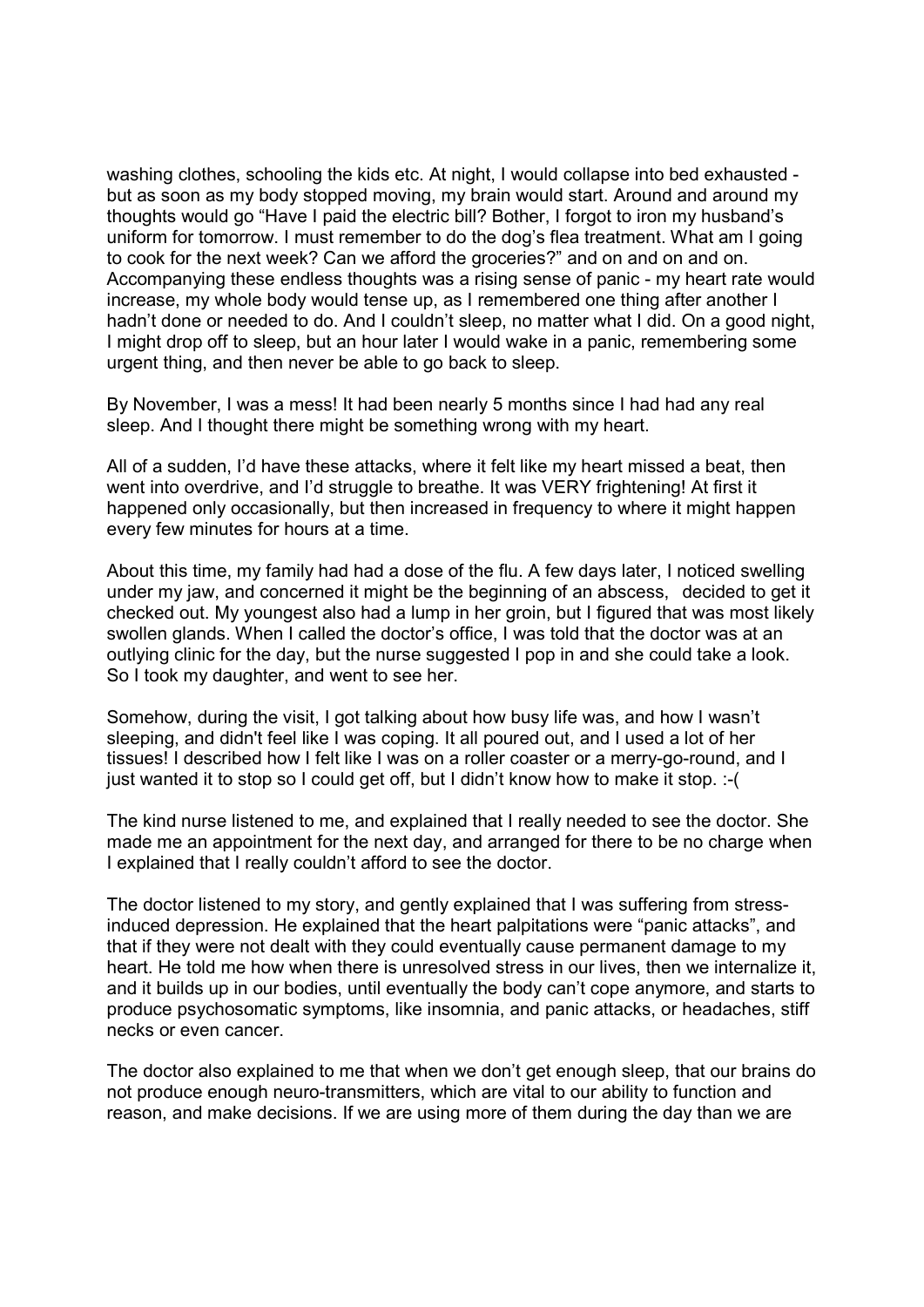producing at night, then it becomes like an overdrawn bank account, and eventually our minds foreclose! We become unable to make even the simplest decisions, or reason out problems.

The doctor wanted me to begin a course of anti-depressants, but I was not in favour of that idea. I told him I just needed to get some sleep, so I could begin to figure this out. Finally he agreed to give me enough mild sleeping tablets to last a month, on the condition I came back to in 4 weeks, and if I wasn't improved, go on anti-depressants then.

So, I went home, once again armed with a realization of what was wrong with me. You'd think I would have figured it out sooner - after all, I'd been through depression before. But I hadn't realized! Probably because I was so exhausted I just couldn't think straight at all.

Three nights of sounds sleep later, I began to seek the Lord as to what steps to take in order to get my life in order. One of the first things I found with his help was Flylady - that dear lady and her wonderful system gave me exactly what I needed; someone to talk me by the hand and tell me step-by-easy-step what to do to get my home under control. Shortly after that I joined an internet support group for homeschoolers who use Flylady, and within weeks I was running it. As the Lord used me - despite my own problems and shortcomings - to reach out to and encourage others, my real healing began.

When I went back to the doctor, he was pleased with my progress, and agreed to just keep monitoring me.

Again, it took several months for me to get back to "normal", and I had to learn all over again to recognize things that stressed me, and deal with them. Overall, I would say that the most important things in my recovery were:

1) Recognizing and understanding what I was suffering from

2) Getting some sleep

3) Turning to God and seeking his help in finding and taking steps in the right direction 4) Having a simple, do-able plan in place to get my home under control (chaos at home has always been one of my biggest stressors)

5) Letting go of my perfectionism and high expectations for myself

6) Sharing with others to encourage them, and to find support myself. Being able to be "real" and share how I felt, and receive encouragement, prayer and support really helped! Also, when you see other people's problems, your own don't seem so huge anymore, and when you focus on helping others, somehow your own situation fades.

As I was writing this article, my husband came and told me that he had just heard on the radio a lady talking about depression in women. Apparently research has shown that women who have daily contact with some sort of support person are 75% more likely to overcome depression. And that does not mean only to talk about your depression - it means daily contact with another human being who understands where you are at, and to whom you can relate - someone to whom you can talk honestly.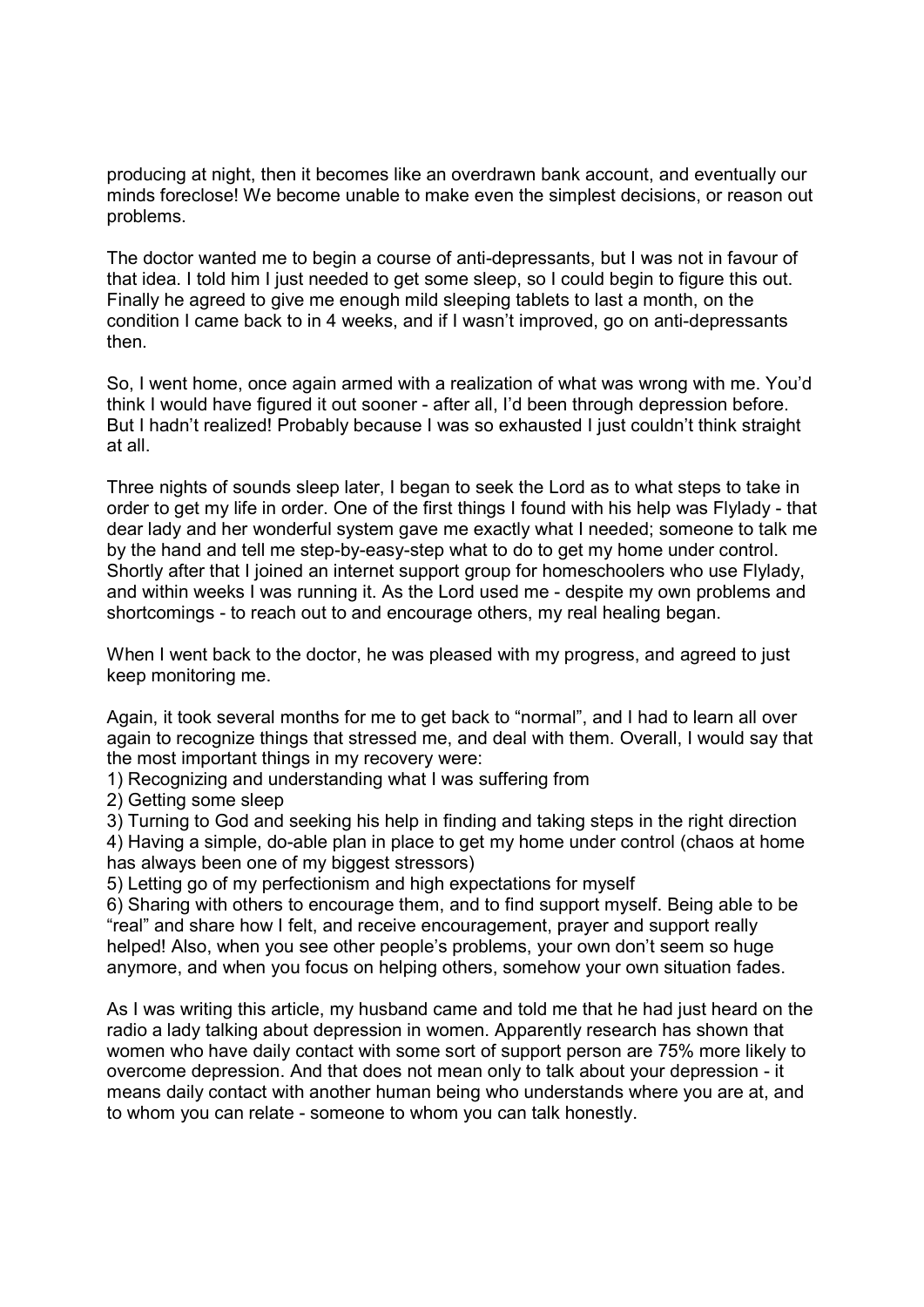You see, one of the reasons why things got so bad for me, is that I was very isolated. And one of the things that isolated me the most was my own pride. All my life I've had people say things like "Oh, you're so ORGANISED", "You are so mature", "Cynthia will do it - she's amazing", "Wow, you're a superwoman!", and so on. And I had this false sense that I needed to always appear to be in control and coping, even when I was falling apart inside. If someone was coming to my house, I would clean in a frenzy, so no-one ever saw my house any less than spotless, despite that fact that 99% of the time it looked like a tornado had just swept through! I was totally unable to tell anyone I needed help. I would offer to look after other people's children, but I could never call a friend and say "I need some time out - could you take the kids for a couple of hours?" I somehow believed that because I was a Christian, a homeschooler and the mother of a large family, that I had to constantly prove to the world that I could do it all, and with style - that if I let them see how often I "fluffed" it, that somehow I would be a bad witness, and wouldn't cause other people to want Christ, or more children, or to homeschool; all things I was passionate about. So I would swallow my pain and fear, plaster a smile on my face, and be Superwoman - at least on the outside.

And you know what? It's not true!! There is no such thing as Superwoman - and you sure don't have to pretend you're her! You remember in the Bible where Jesus says "Come unto me all you who are weary and heavy laden, and I will give you rest…..for my yoke is easy and my burden is light"? Well, when you take on perfectionism and high expectations, you are taking on a VERY heavy burden, and it is not one Jesus gave you! Please, if that's you - lay it down right now!

On the subject of support people - I think that is why I recovered so well. My support came through the internet group I joined of like minded women. If you live somewhere where you don't have many like-minded friends near you, then that is an option you should consider! And not only if you are already depressed - healthy supportive relationships are vital to anyone, especially women who are coping with all that we are children, homes, husbands, home schooling etc.

A really good website I found recently on understanding depression from a Christian perspective (with excellent explanations of what depression is, what it does to the mind and body, and how treatments work) is http://www.drgrantmullen.com. He has info about all kinds of mood disorders, plus ADD etc, not just depression.

The good news is that you really can recover from depression! In July 2005, 8 months after I had begun my recovery from the second bout of depression, we moved house and it was a MAJOR move to a whole different part of the country. 5 days later, one of my brothers was tragically killed in a car crash. Over the next three months, my mother was knocked off a bicycle and became a tetraplegic, my father was diagnosed with cancer, and my husband's grandmother passed away. We spent 6 months flying all over the country helping and supporting relatives, as well as trying to unpack, settle in, find work for my husband (in the end he was not able to get a job for 6 months, as every time he would get close some new crisis would happen - so we had no income that whole time either!) and so on. And you know what?? Not once did I ever come close to getting